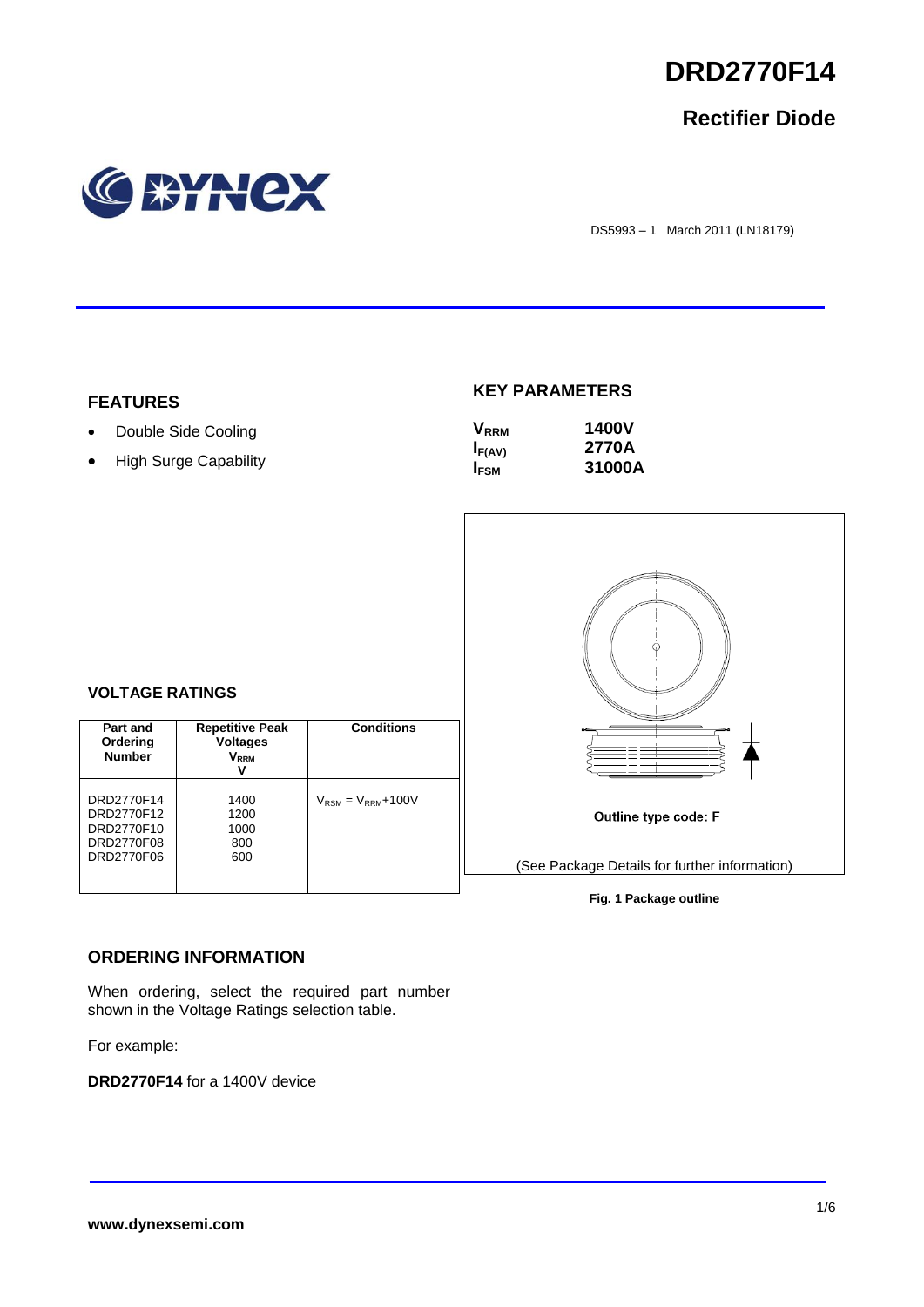

# **CURRENT RATINGS**

**Tcase = 75°C unless stated otherwise**

| Symbol             | <b>Parameter</b>                     | <b>Test Conditions</b>   | Max. | <b>Units</b> |  |
|--------------------|--------------------------------------|--------------------------|------|--------------|--|
| Double Side Cooled |                                      |                          |      |              |  |
| $I_{F(AV)}$        | Mean forward current                 | Half wave resistive load | 3280 | A            |  |
| IF(RMS)            | <b>RMS</b> value                     | $\blacksquare$           | 5150 | A            |  |
| IF.                | Continuous (direct) on-state current | -                        | 4640 | Α            |  |

### **Tcase = 100°C unless stated otherwise**

| Symbol                    | <b>Parameter</b>                     | <b>Test Conditions</b>   | Max. | <b>Units</b> |  |
|---------------------------|--------------------------------------|--------------------------|------|--------------|--|
| <b>Double Side Cooled</b> |                                      |                          |      |              |  |
| $I_{F(AV)}$               | Mean forward current                 | Half wave resistive load | 2770 | Α            |  |
| I <sub>F(RMS)</sub>       | <b>RMS</b> value                     | $\blacksquare$           | 4350 | A            |  |
| ΙF                        | Continuous (direct) on-state current | ۰                        | 3920 | A            |  |

# **SURGE RATINGS**

| Symbol      | <b>Parameter</b>                        | <b>Test Conditions</b>                            | Max. | <b>Units</b> |
|-------------|-----------------------------------------|---------------------------------------------------|------|--------------|
| <b>IFSM</b> | Surge (non-repetitive) on-state current | 10ms half sine, $T_{\text{case}} = 190^{\circ}$ C | 31.0 | kA           |
| $I^2t$      | I't for fusing                          | $V_R = 0$                                         | 4.81 | $MA^2s$      |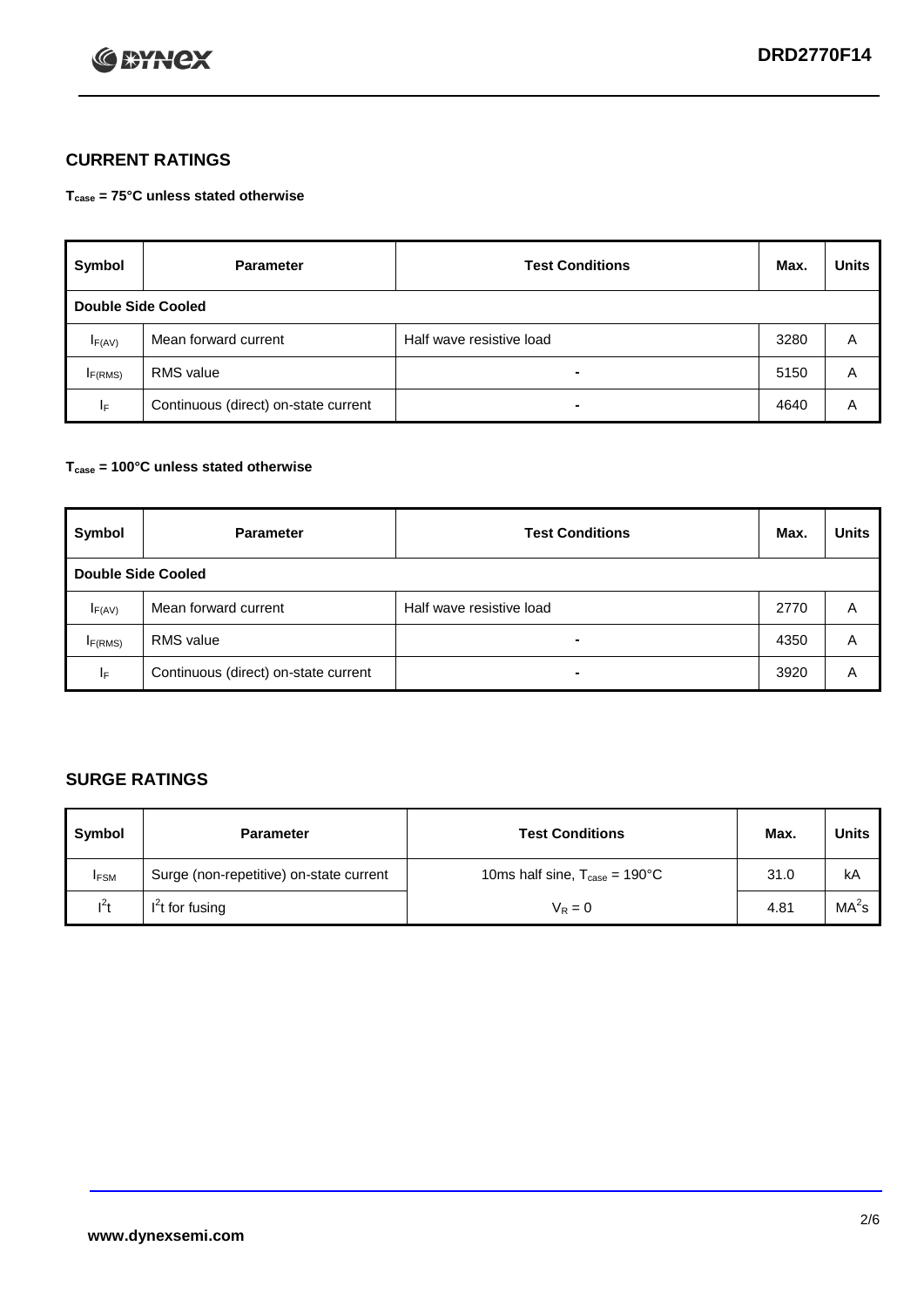# **THERMAL AND MECHANICAL RATINGS**

| Symbol           | <b>Parameter</b>                      | <b>Test Conditions</b>                      |    | Min.  | Max.  | <b>Units</b> |
|------------------|---------------------------------------|---------------------------------------------|----|-------|-------|--------------|
| $R_{th(j-c)}$    | Thermal resistance - junction to case | Double side cooled                          | DC |       | 0.02  | °C/W         |
| $R_{th(c-h)}$    | Thermal resistance – case to heatsink | Double side cooled                          | DC |       | 0.005 | °C/W         |
| $T_{\rm vj}$     | Virtual junction temperature          | Blocking V <sub>DRM</sub> / <sub>VRRM</sub> |    | -40   | 190   | °C           |
| $T_{\text{stg}}$ | Storage temperature range             |                                             |    | $-40$ | 190   | °C           |
| $F_m$            | Clamping force                        |                                             |    | 18    | 26    | kN           |

# **CHARACTERISTICS**

| Symbol                   | <b>Parameter</b>     | <b>Test Conditions</b>                                                                           | Min.           | Max.  | <b>Units</b> |
|--------------------------|----------------------|--------------------------------------------------------------------------------------------------|----------------|-------|--------------|
| $\mathsf{V}_\mathsf{FM}$ | Forward voltage      | At 1500A peak, $T_{\text{case}} = 25^{\circ}C$                                                   |                | 1.05  | V            |
| <b>I</b> <sub>RM</sub>   | Peak reverse current | At $V_{DRM}$ , $T_{case} = 190^{\circ}C$                                                         | ۰              | 150   | mA           |
| $Q_{\rm S}$              | Total stored charge  | $I_F = 2000A$ , dl <sub>RR</sub> /dt = 10A/us<br>$T_{\text{case}} = 190^{\circ}$ C. $V_R = 100V$ | $\blacksquare$ | 4000  | μC           |
| V <sub>TO</sub>          | Threshold voltage    | At $T_{vi} = 190^{\circ}$ C                                                                      | $\blacksquare$ | 0.78  | V            |
| $r_{\text{T}}$           | Slope resistance     | At $T_{vi} = 190^{\circ}$ C                                                                      | ۰              | 0.092 | $m\Omega$    |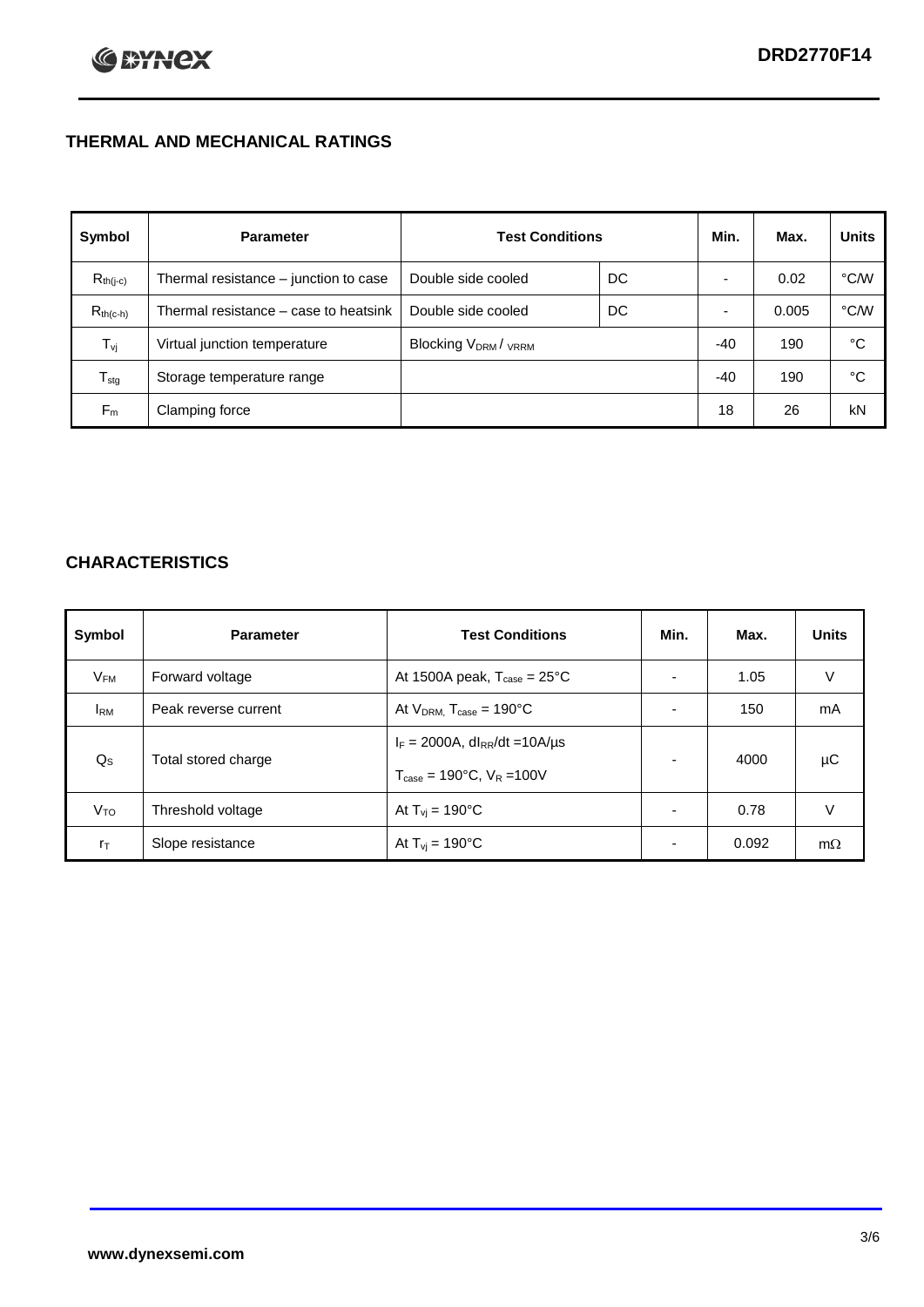# **C BYNCX**

# **CURVES**



#### **Fig.2 Maximum forward characteristics Fig.3 Dissipation curves**



**junction to case**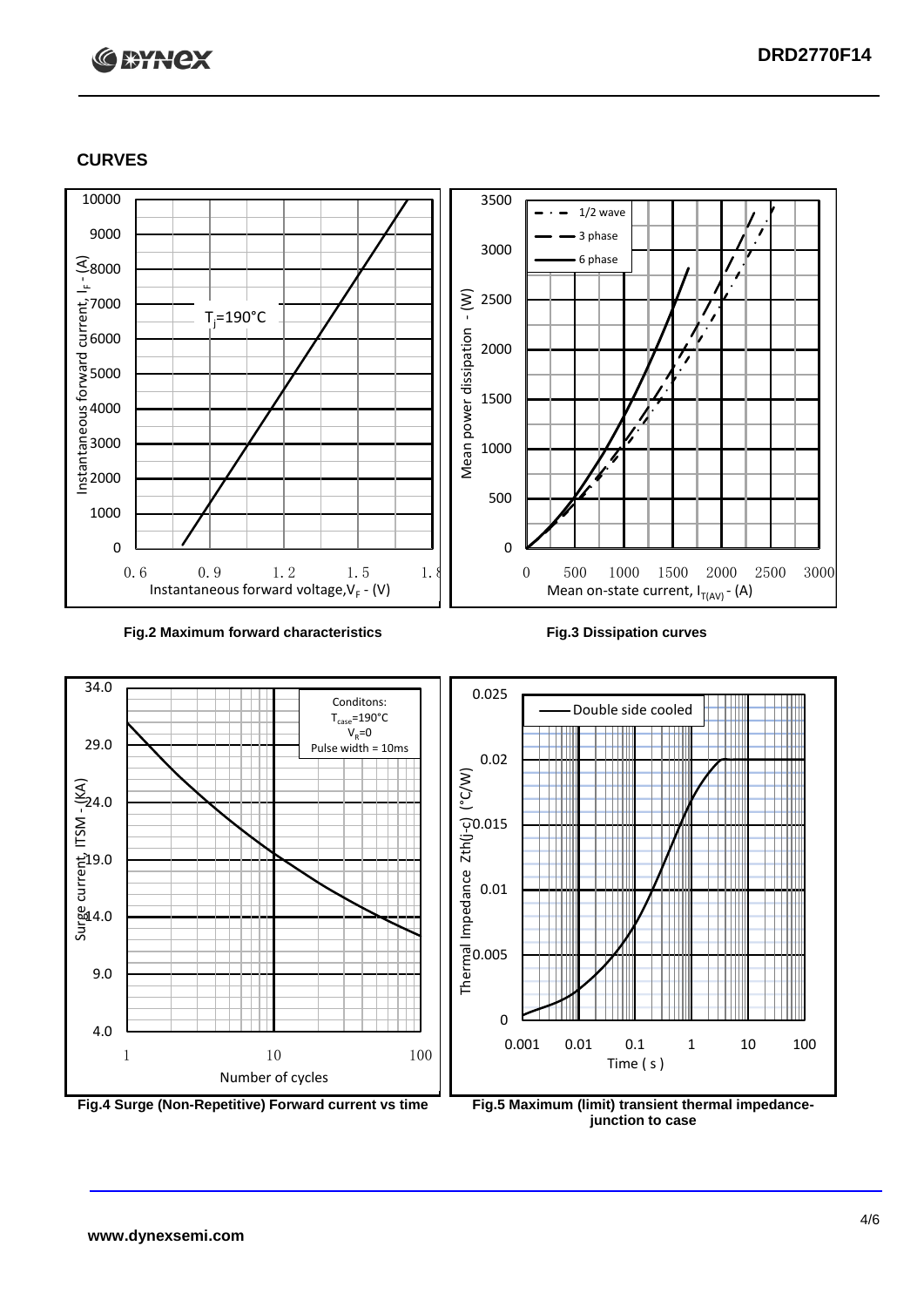

# **PACKAGE DETAILS**

For further package information, please contact Customer Services. All dimensions in mm, unless stated otherwise. DO NOT SCALE.



## **Note:**

Some packages may be supplied with gate and or tags.